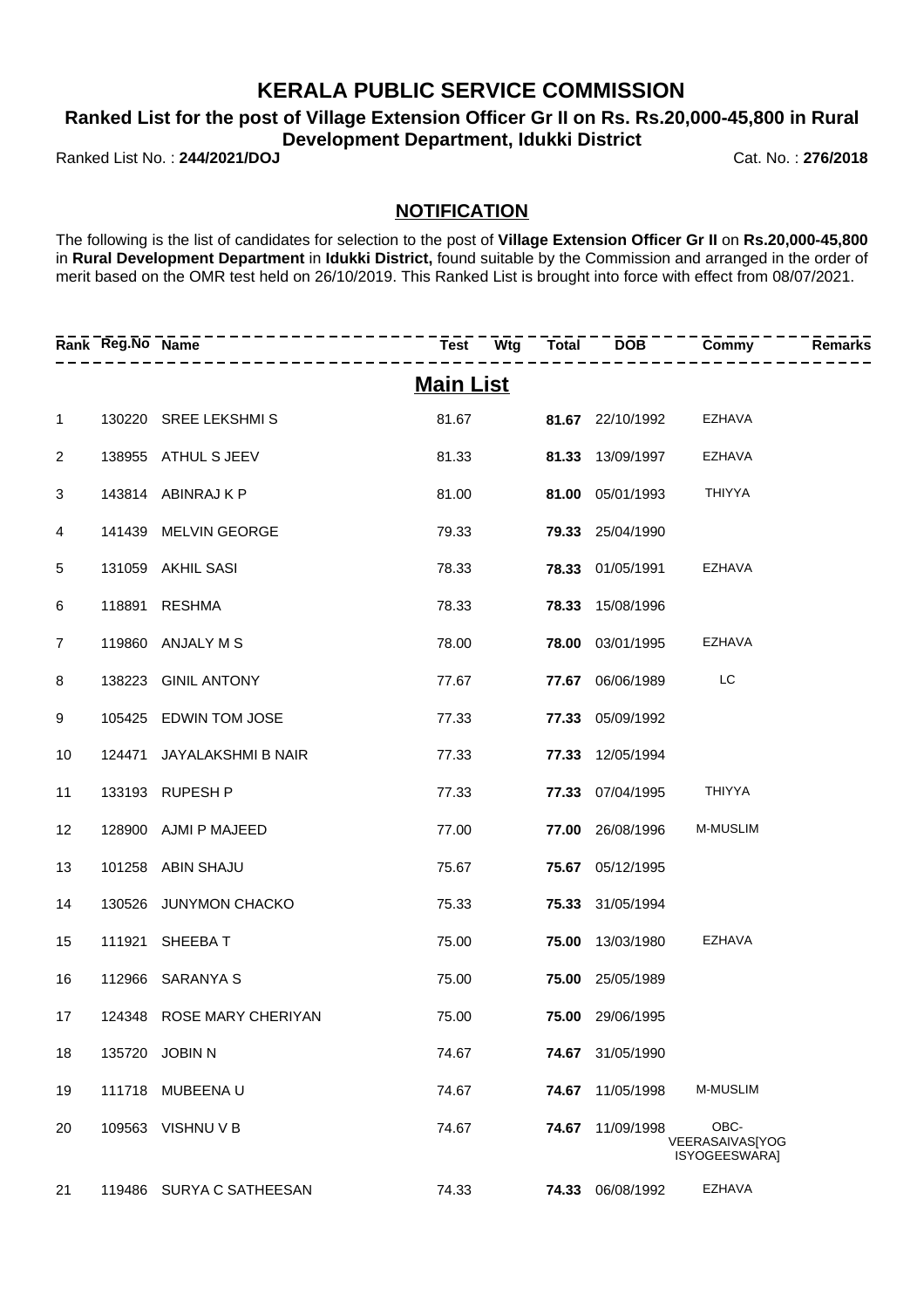|    | Rank Reg.No Name |                         | $\overline{\mathsf{W}}$ tg<br><b>Test</b> | <b>Total</b> | $\overline{DOB}$ | Commy                                            | Remarks |
|----|------------------|-------------------------|-------------------------------------------|--------------|------------------|--------------------------------------------------|---------|
| 22 |                  | 132810 ANOOP A T        | 74.33                                     |              | 74.33 01/06/1993 | <b>THIYYA</b>                                    |         |
| 23 |                  | 129119 ANJANA TOM       | 74.33                                     |              | 74.33 30/08/1994 |                                                  |         |
| 24 |                  | 106095 KERALA KUMAR M R | 74.00                                     |              | 74.00 20/11/1986 | EZHAVA                                           |         |
| 25 |                  | 134053 PRAJIN J         | 74.00                                     |              | 74.00 18/07/1994 |                                                  |         |
| 26 |                  | 119161 APARNA JACOB     | 73.67                                     |              | 73.67 01/07/1986 | LC                                               |         |
| 27 |                  | 120891 TINTUMOL GEORGE  | 73.67                                     |              | 73.67 04/10/1989 |                                                  |         |
| 28 |                  | 122970 ASWATHY P R      | 73.67                                     |              | 73.67 18/04/1991 |                                                  |         |
| 29 |                  | 131174 KARTHIK SHAJI    | 73.67                                     |              | 73.67 01/03/1993 | EZHAVA                                           |         |
| 30 |                  | 110551 ABHA KRISHNA K   | 73.67                                     |              | 73.67 02/05/1993 |                                                  |         |
| 31 |                  | 114430 CHINCHU SUKU     | 73.67                                     |              | 73.67 11/06/1996 | EZHAVA                                           |         |
| 32 |                  | 135157 MANOJ V S        | 73.33                                     |              | 73.33 16/05/1982 | EZHAVA                                           |         |
| 33 |                  | 131018 RENJU RAJU       | 73.33                                     |              | 73.33 22/02/1990 |                                                  |         |
| 34 |                  | 143051 AMAL A S         | 73.33                                     |              | 73.33 14/07/1994 | EZHAVA                                           |         |
| 35 |                  | 119412 ALINA J PUTHOOR  | 73.33                                     |              | 73.33 26/03/1995 |                                                  |         |
| 36 |                  | 139653 MUHAMMAD FAZIL K | 73.33                                     |              | 73.33 18/01/1997 | M-MAPPILA                                        |         |
| 37 |                  | 132144 RAHULRAJ R       | 73.33                                     |              | 73.33 04/03/1997 |                                                  |         |
| 38 |                  | 140703 ADITHYAN K P     | 73.33                                     |              | 73.33 04/11/1997 |                                                  |         |
| 39 |                  | 120688 ATHIRA V         | 73.33                                     |              | 73.33 04/04/1998 |                                                  |         |
| 40 |                  | 106072 MOOSATS          | 73.00                                     |              | 73.00 21/09/1987 | M-MUSLIM                                         |         |
| 41 |                  | 109657 VIVEK V L        | 73.00                                     |              | 73.00 20/12/1990 |                                                  |         |
| 42 |                  | 143154 CHANDRAKUMAR M   | 73.00                                     |              | 73.00 12/02/1995 | EZHAVA                                           |         |
| 43 |                  | 133245 AJITH R PRASAD   | 73.00                                     | 73.00        | 11/09/1995       |                                                  |         |
| 44 | 126755           | NOORJAHAN ABDUL GAFFOOR | 73.00                                     | 73.00        | 02/08/1996       | M-MUSLIM                                         |         |
| 45 |                  | 107501 ANOOP CHANDRAN   | 72.67                                     |              |                  | 72.67 02/02/1989 OBC-VILAKKITHALA<br><b>NAIR</b> |         |
| 46 |                  | 141678 RAJEEV T V       | 72.67                                     |              | 72.67 08/11/1992 | <b>EZHAVA</b>                                    |         |
| 47 |                  | 133513 NIKHIL P A       | 72.67                                     | 72.67        | 03/04/1993       | <b>EZHAVA</b>                                    |         |
| 48 |                  | 114183 MUMTHAS MUHAMMED | 72.67                                     |              | 72.67 15/03/1994 | M-MUSLIM                                         |         |
| 49 |                  | 142806 ARUN RAJ S       | 72.67                                     |              | 72.67 27/03/1994 | <b>EZHAVA</b>                                    |         |
| 50 |                  | 121486 MERIN PETER      | 72.67                                     | 72.67        |                  | 08/08/1995 SCCC-CHERAMAR                         |         |
| 51 |                  | 112319 AMMU GOPI        | 72.67                                     |              | 72.67 25/03/1997 | <b>EZHAVA</b>                                    |         |
| 52 |                  | 133061 ARUN Y KURUP     | 72.33                                     |              | 72.33 06/05/1991 |                                                  |         |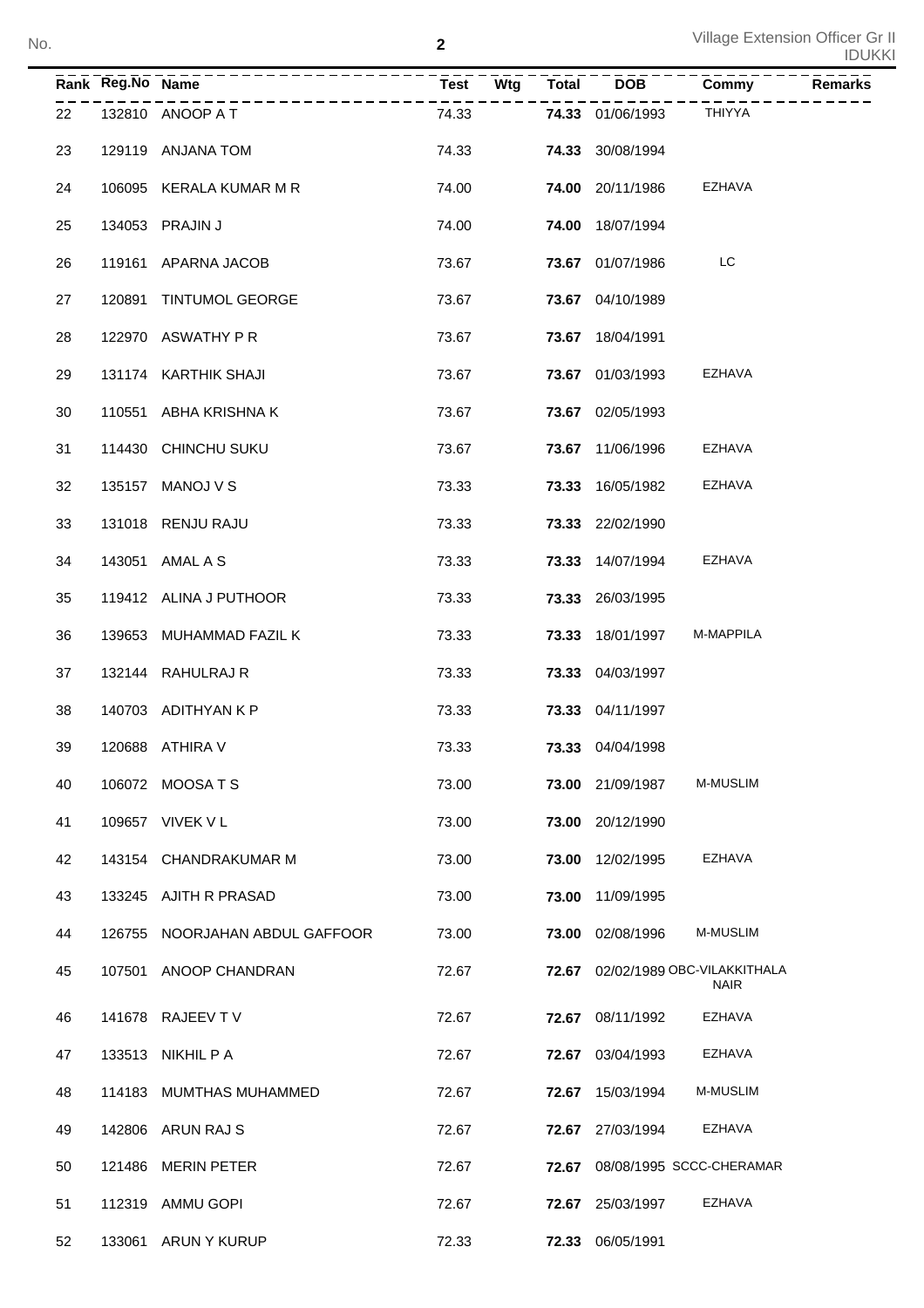|    |                  |                            |                    |              |                  |                                                  | <b>IDUKKI</b>  |
|----|------------------|----------------------------|--------------------|--------------|------------------|--------------------------------------------------|----------------|
|    | Rank Reg.No Name |                            | <b>Test</b><br>Wtg | <b>Total</b> | <b>DOB</b>       | Commy                                            | <b>Remarks</b> |
| 53 |                  | 117838 NISHA NANDAN S      | 72.33              |              | 72.33 17/01/1992 | EZHAVA                                           |                |
| 54 | 101151           | <b>JIBIN PAILY</b>         | 72.33              | 72.33        | 13/09/1993       |                                                  |                |
| 55 | 120581           | SHARAMOL E N               | 72.33              |              | 72.33 29/05/1994 | EZHAVA                                           |                |
| 56 |                  | 137862 SHAFINMON SALIM     | 72.33              | 72.33        | 18/04/1995       | <b>M-MUSLIM</b>                                  |                |
| 57 |                  | 103554 RIYAS P I           | 72.33              |              | 72.33 30/03/1996 | <b>M-MUSLIM</b>                                  |                |
| 58 |                  | 127728 AKHILA S NAIR       | 72.33              | 72.33        | 14/12/1996       |                                                  |                |
| 59 | 129825           | RESHMA PRAKASH             | 72.00              | 72.00        | 10/05/1989       | EZHAVA                                           |                |
| 60 |                  | 109935 SUDEV GOPINATH      | 72.00              | 72.00        | 16/02/1993       |                                                  |                |
| 61 | 103402 RIJIL B   |                            | 72.00              |              | 72.00 28/03/1993 | <b>THIYYA</b>                                    |                |
| 62 |                  | 118082 DONCY JOSE          | 72.00              | 72.00        | 11/09/1993       |                                                  |                |
| 63 | 105221           | PRINCE THOMAS              | 72.00              | 72.00        | 11/11/1993       |                                                  |                |
| 64 |                  | 133027 AKHIL S             | 72.00              |              | 72.00 30/06/1994 |                                                  |                |
| 65 |                  | 108743 PHILIP KK           | 72.00              |              | 72.00 28/06/1995 |                                                  |                |
| 66 |                  | 116053 UNNIMAYA MOHANAN    | 72.00              | 72.00        | 17/08/1995       | EZHAVA                                           |                |
| 67 | 139596           | <b>BIJIN BAIJU</b>         | 72.00              |              | 72.00 02/05/1996 |                                                  |                |
| 68 |                  | 102638 MIDHUN M S          | 72.00              |              | 72.00 09/11/1997 | EZHAVA                                           |                |
| 69 |                  | 139733 ARUNRAJ K P         | 71.67              |              | 71.67 12/02/1994 |                                                  |                |
| 70 |                  | 136881 SIJU J S            | 71.67              |              | 71.67 30/05/1994 | OBC-<br>VELUTHEDATHU                             |                |
| 71 |                  | 104279 ANANDHU P           | 71.33              |              | 71.33 29/03/1994 | <b>NAIR</b>                                      |                |
| 72 |                  | 107676 VISHNU NARAYANAN P  | 71.33              |              | 71.33 13/07/1994 |                                                  |                |
| 73 |                  | 114970 BLESSY SEBASTIAN    | 71.33              |              | 71.33 26/07/1994 |                                                  |                |
| 74 |                  | 131636 AJITH VISWAN        | 71.33              |              | 71.33 05/12/1994 | EZHAVA                                           |                |
| 75 |                  | 126110 APARNA P RAVI       | 71.33              |              | 71.33 11/12/1994 | V-KOLLAN                                         |                |
| 76 |                  | 129276 KARTHIKA U P        | 71.33              |              | 71.33 11/02/1995 | EZHAVA                                           |                |
| 77 |                  | 102908 ABHIJITH M          | 71.33              |              | 71.33 30/05/1995 |                                                  |                |
| 78 |                  | 128569 ANJU BABU           | 71.33              |              | 71.33 19/07/1996 | EZHAVA                                           |                |
| 79 |                  | 138022 AMARJYOTHI D        | 71.33              |              | 71.33 30/07/1996 | EZHAVA                                           |                |
| 80 |                  | 107854 FIRDOUS FAIZAL      | 71.33              |              | 71.33 24/05/1998 | M-MUSLIM                                         |                |
| 81 |                  | 100643 NAVAS K K           | 71.00              |              | 71.00 12/04/1985 | M-MUSLIM                                         |                |
| 82 |                  | 131792 KIRANKUMAR V        | 71.00              |              |                  | 71.00 09/04/1992 OBC-VILAKKITHALA<br><b>NAIR</b> |                |
| 83 |                  | 114092 VISHNUPRIYA P KUMAR | 71.00              |              | 71.00 18/10/1992 | EZHAVA                                           |                |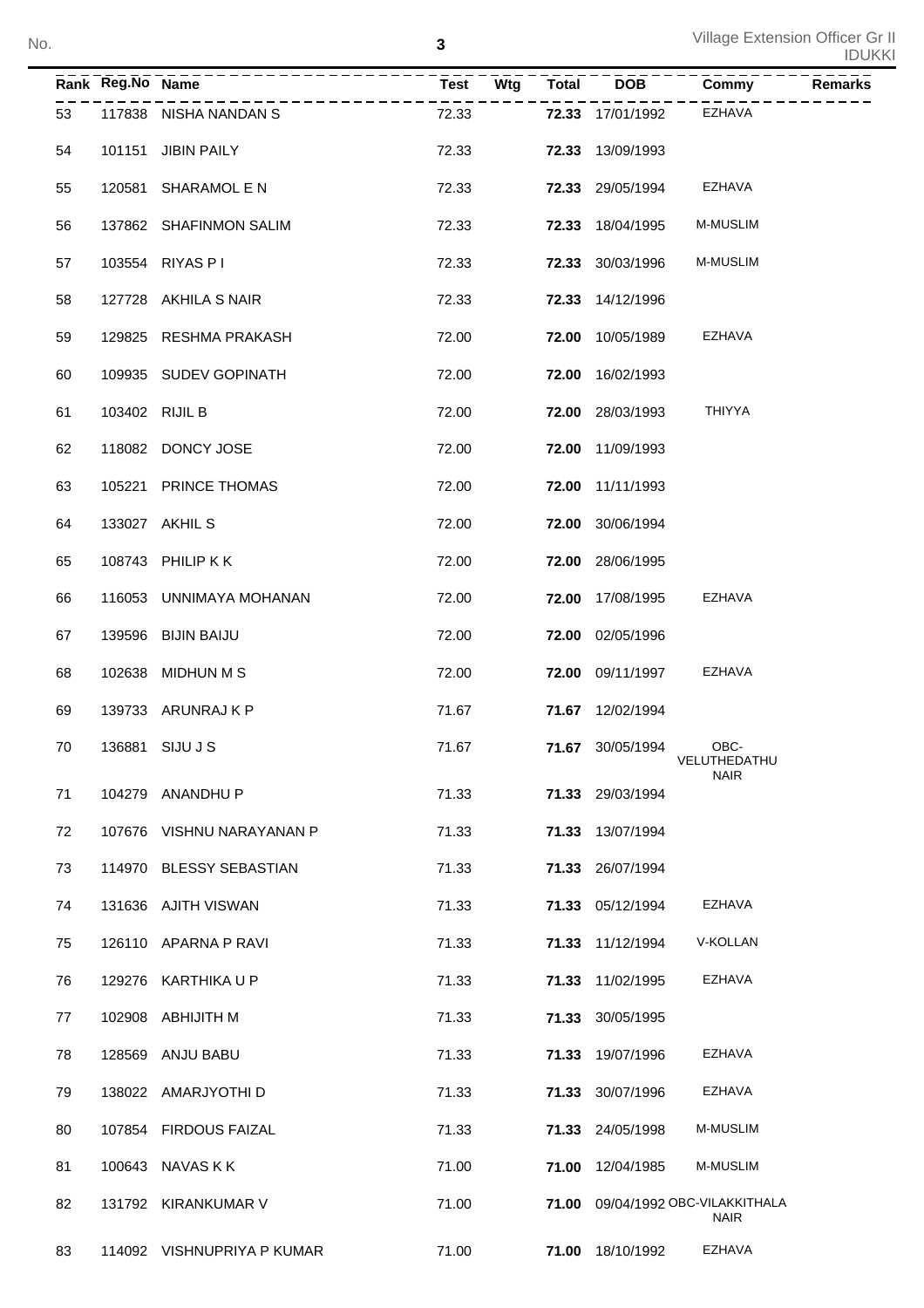|     | Rank Reg.No Name |                             | <b>Test</b> | $\overline{\mathsf{W}}$ tg | <b>Total</b> | <b>DOB</b>       | Commy                    | <b>Remarks</b> |
|-----|------------------|-----------------------------|-------------|----------------------------|--------------|------------------|--------------------------|----------------|
| 84  |                  | 102688 ARUN BABY            | 71.00       |                            |              | 71.00 14/12/1992 |                          |                |
| 85  |                  | 101996 VIJINKUMAR E K       | 71.00       |                            |              | 71.00 16/01/1993 | <b>THIYYA</b>            |                |
| 86  |                  | 127909 BINU RANI JOSEPH     | 71.00       |                            |              | 71.00 22/05/1994 |                          |                |
| 87  |                  | 143739 BADUSHA JAFFER       | 71.00       |                            |              | 71.00 20/02/1995 | <b>M-MUSLIM</b>          |                |
| 88  |                  | 104813 ARAVIND CHITHARANJAN | 71.00       |                            |              | 71.00 09/12/1995 | <b>EZHAVA</b>            |                |
| 89  |                  | 128037 ANU GEORGE           | 70.67       |                            |              | 70.67 10/03/1989 |                          |                |
| 90  |                  | 115118 BINUJA MAJEED        | 70.67       |                            |              | 70.67 22/09/1991 | <b>M-MUSLIM</b>          |                |
| 91  |                  | 142664 JITHINKUMAR P C      | 70.67       |                            |              | 70.67 23/02/1992 |                          |                |
| 92  |                  | 100340 JAISON JOSEPH        | 70.67       |                            |              | 70.67 08/04/1995 |                          |                |
| 93  |                  | 133157 VYSAKH BABU          | 70.67       |                            |              | 70.67 29/07/1995 | <b>EZHAVA</b>            |                |
| 94  | 136390           | JIDHIN SHAJI                | 70.67       |                            |              | 70.67 04/08/1995 | <b>EZHAVA</b>            |                |
| 95  |                  | 116709 GRACE MARIA JOSE     | 70.67       |                            |              | 70.67 18/03/1997 |                          |                |
| 96  |                  | 124167 NISHA GOPALAKRISHNAN | 70.33       |                            |              | 70.33 30/05/1983 |                          |                |
| 97  |                  | 107637 VAISAGH EV           | 70.33       |                            |              | 70.33 26/09/1988 |                          |                |
| 98  |                  | 112019 JASMINE T NAZEER     | 70.33       |                            |              | 70.33 12/12/1988 | <b>M-MUSLIM</b>          |                |
| 99  |                  | 100848 SANDEEP M S          | 70.33       |                            |              | 70.33 07/04/1989 | <b>EZHAVA</b>            |                |
| 100 |                  | 109269 JUBIN JACOB          | 70.33       |                            |              | 70.33 17/04/1991 |                          |                |
| 101 | 138527           | MUHAMMED HABEEB CK          | 70.33       |                            |              | 70.33 25/05/1992 | M-MAPPILA                |                |
| 102 |                  | 114735 MINTU ANTONY         | 70.33       |                            |              | 70.33 24/12/1992 |                          |                |
| 103 |                  | 134243 ANOOP M              | 70.33       |                            |              | 70.33 08/02/1993 |                          |                |
| 104 |                  | 139192 JIBIN JOSEPH         | 70.33       |                            |              | 70.33 23/03/1994 |                          |                |
| 105 |                  | 143822 JITHIN BABU          | 70.33       |                            | 70.33        | 26/05/1995       | <b>EZHAVA</b>            |                |
| 106 |                  | 114143 ATHIRA VINOD         | 70.33       |                            | 70.33        | 08/01/1996       | OBC-<br>VELUTHEDATHU     |                |
| 107 |                  | 111074 NIRANTHARA SEBASTIAN | 70.33       |                            |              | 70.33 23/03/1996 | <b>NAIR</b>              |                |
| 108 |                  | 133907 NANDHU CHANDRAN      | 70.33       |                            |              | 70.33 07/04/1996 | V-ASARI                  |                |
| 109 |                  | 116075 SNEHA SUNNY          | 70.33       |                            |              | 70.33 03/09/1996 |                          |                |
| 110 |                  | 119270 RENI VARGHESE        | 70.08       |                            | 70.08        |                  | 07/04/1993 SCCC-SAMBAVAR |                |
| 111 |                  | 134015 SAJEETH S            | 70.00       |                            | 70.00        | 31/05/1988       | <b>EZHAVA</b>            |                |
| 112 |                  | 124783 SONU SEBASTIAN       | 70.00       |                            | 70.00        | 09/03/1991       |                          |                |
| 113 |                  | 111509 PRIYANKA LAL T B     | 70.00       |                            |              | 70.00 24/10/1993 |                          |                |
| 114 |                  | 131766 AKHIL DEV            | 70.00       |                            |              | 70.00 11/11/1993 |                          |                |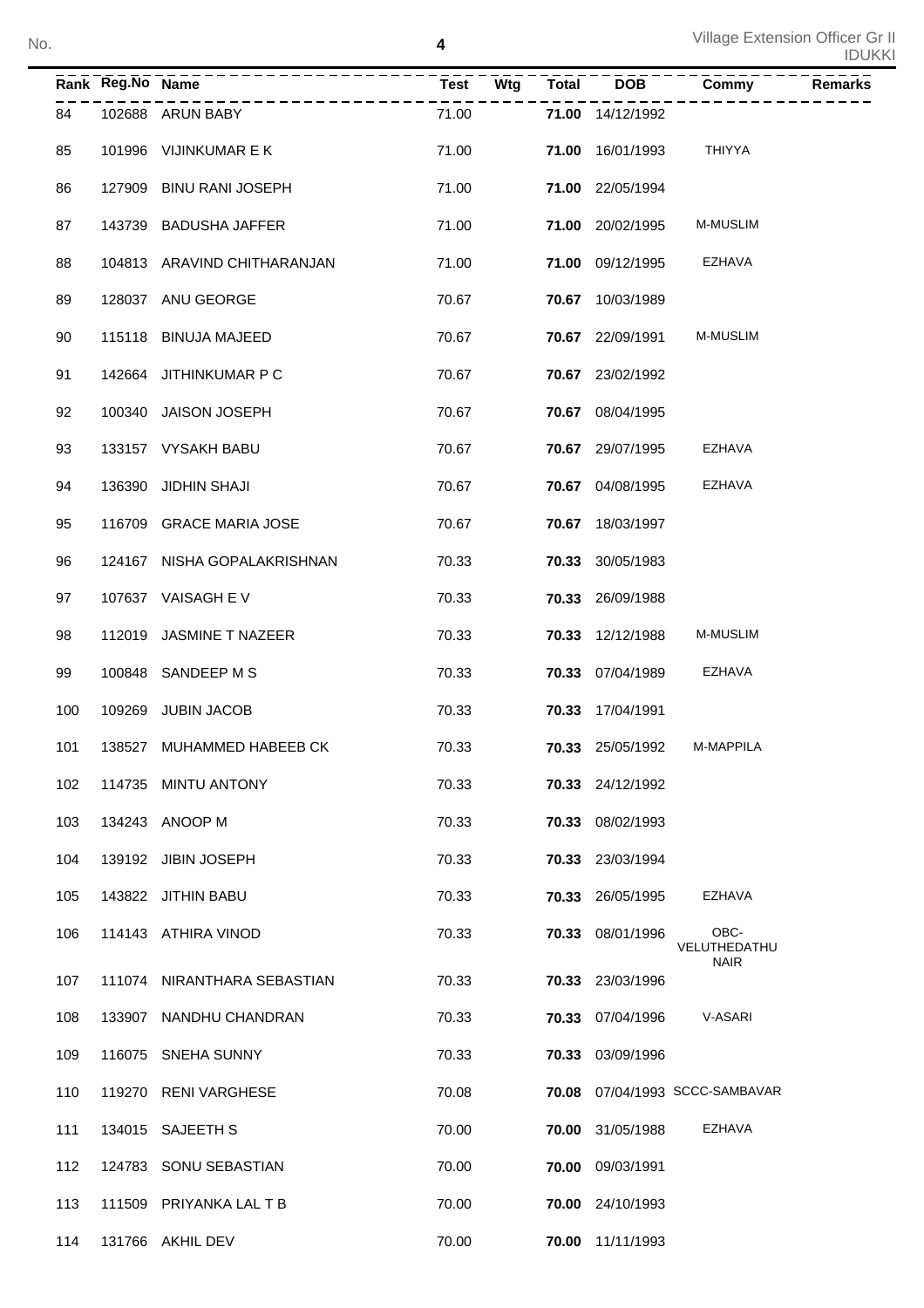|     | Rank Reg.No Name | ---------------                  | <b>Test</b> | Wtg | <b>Total</b> | <b>DOB</b>       | Commy                                     | <b>Remarks</b> |
|-----|------------------|----------------------------------|-------------|-----|--------------|------------------|-------------------------------------------|----------------|
| 115 |                  | 119795 ANITTA VARGHESE           | 70.00       |     |              | 70.00 28/12/1993 |                                           |                |
| 116 |                  | 119807 HIMA GEORGE               | 70.00       |     |              | 70.00 29/03/1994 |                                           |                |
| 117 |                  | 102862 VINEETH MS                | 70.00       |     |              | 70.00 15/05/1994 | OBC-<br>KANIYAN[GANAKA]<br><b>KANISAN</b> |                |
| 118 |                  | 143364 VISHNURS                  | 70.00       |     |              | 70.00 19/06/1994 |                                           |                |
| 119 |                  | 138348 AKHIL S                   | 70.00       |     |              | 70.00 15/07/1994 | OBC-VANIKA<br>VAISYA                      |                |
| 120 |                  | 118095 SWATHY SOMAN              | 70.00       |     | 70.00        | 16/07/1994       | EZHAVA                                    |                |
| 121 |                  | 108032 RAKHIL R P                | 70.00       |     |              | 70.00 04/02/1995 | EZHAVA                                    |                |
| 122 |                  | 109427 SHELBIN CHACKO            | 70.00       |     |              | 70.00 31/05/1995 |                                           |                |
| 123 |                  | 107429 CHRISTON SEBASTIAN MATHEW | 70.00       |     |              | 70.00 24/01/1996 |                                           |                |
| 124 |                  | 123092 JYOTHI SOMARAJAN          | 70.00       |     |              | 70.00 11/11/1996 | V-KALLASARY                               |                |
| 125 |                  | 116695 ASHAMOLE M C              | 69.67       |     |              | 69.67 07/05/1982 | EZHAVA                                    |                |
| 126 |                  | 114783 REMYA A V                 | 69.67       |     |              | 69.67 26/05/1986 | EZHAVA                                    |                |
| 127 |                  | 135656 MUKESH K S                | 69.67       |     |              | 69.67 13/05/1993 | <b>EZHAVA</b>                             |                |
| 128 |                  | 113423 SARANYA M SHAJI           | 69.67       |     |              | 69.67 20/05/1993 | SC-PULAYA                                 |                |
| 129 |                  | 125940 GEETHU K                  | 69.67       |     |              | 69.67 31/05/1993 | EZHAVA                                    |                |
| 130 |                  | 114122 AJIMI SUBAIR              | 69.67       |     |              | 69.67 12/02/1994 | M-MUSLIM                                  |                |
| 131 |                  | 131853 VISHNUS                   | 69.67       |     |              | 69.67 14/07/1994 | EZHAVA                                    |                |
| 132 |                  | 106218 AMPADY M                  | 69.67       |     |              | 69.67 20/12/1994 |                                           |                |
| 133 |                  | 116410 ALEENA P THOMAS           | 69.67       |     |              |                  | 69.67 17/05/1995 SCCC-CHERAMAR            |                |
| 134 |                  | 100400 SAJIL K R                 | 69.67       |     |              | 69.67 10/09/1995 | <b>EZHAVA</b>                             |                |
| 135 |                  | 124941 SAIPHINA SAINUDEEN        | 69.67       |     |              | 69.67 14/10/1995 | <b>M-MUSLIM</b>                           |                |
| 136 |                  | 141909 ANANDU RAJ                | 69.67       |     |              | 69.67 18/01/1996 | OBC-CHETTY                                |                |
| 137 |                  | 116446 SREYALAKSHMI B            | 69.67       |     |              | 69.67 11/06/1997 | EZHAVA                                    |                |
| 138 |                  | 100541 MUBASHIR K A              | 69.67       |     |              | 69.67 11/09/1997 | <b>M-MUSLIM</b>                           |                |
| 139 |                  | 121433 ASWATHY C M               | 69.33       |     |              | 69.33 20/05/1985 | EZHAVA                                    |                |
| 140 |                  | 134009 SUNIL G                   | 69.33       |     |              | 69.33 30/05/1989 | LC                                        |                |
| 141 |                  | 115644 DEVINA S U                | 69.33       |     |              | 69.33 30/05/1990 | EZHAVA                                    |                |
| 142 |                  | 129749 AISWARYA P S              | 69.33       |     |              | 69.33 19/09/1990 | EZHAVA                                    |                |
| 143 |                  | 141810 EBIN JOSE                 | 69.33       |     |              | 69.33 24/12/1990 |                                           |                |
| 144 |                  | 130447 ASHIK SAHIL               | 69.33       |     |              | 69.33 22/03/1991 | M-MUSLIM                                  |                |
| 145 |                  | 126907 REMYAPRAKASH              | 69.33       |     |              | 69.33 03/05/1991 | EZHAVA                                    |                |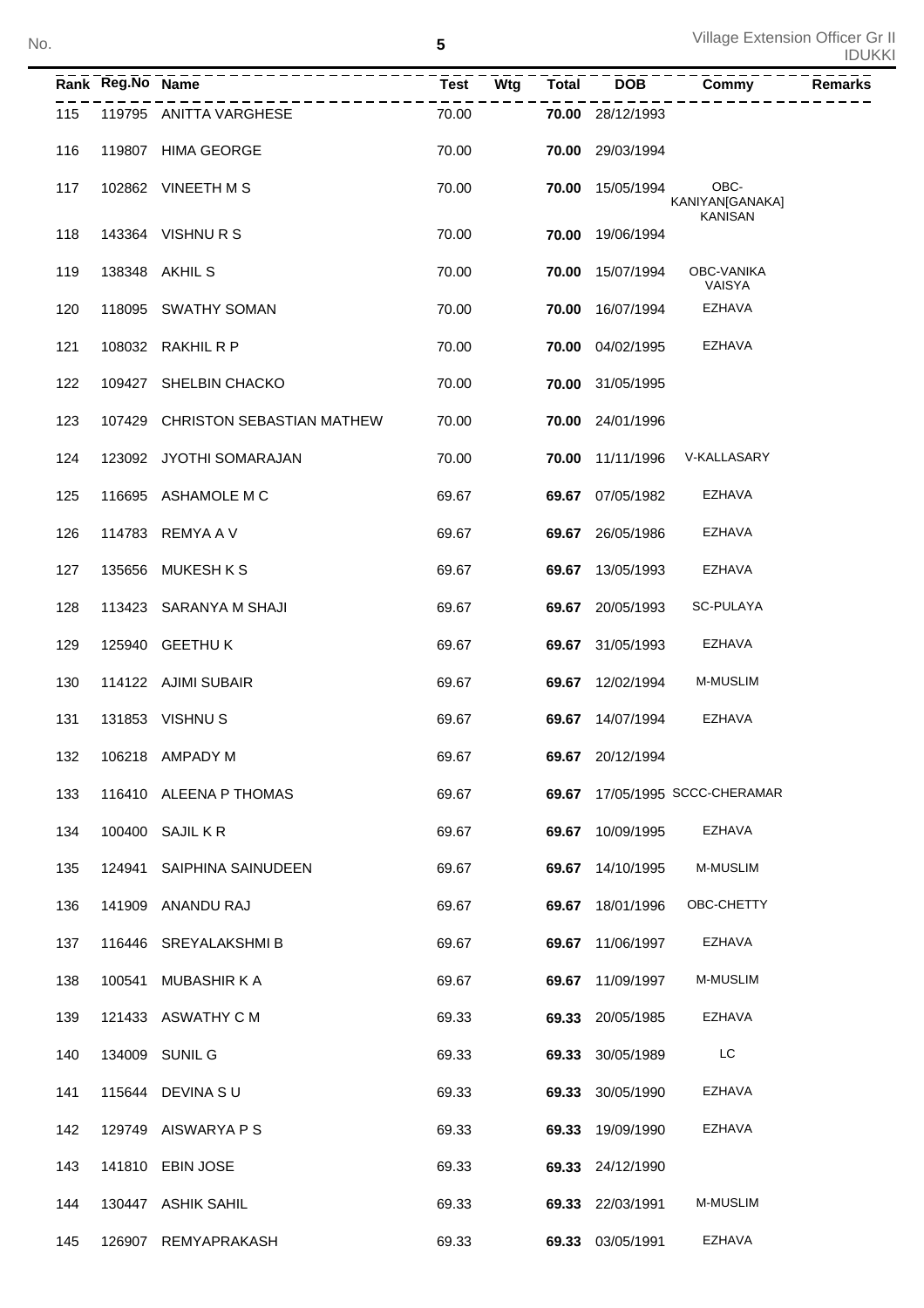|     |        |                     | Test                                                                                       | Wtg |       | <b>DOB</b> | Commy                                                                                                                                                               | <b>Remarks</b> |
|-----|--------|---------------------|--------------------------------------------------------------------------------------------|-----|-------|------------|---------------------------------------------------------------------------------------------------------------------------------------------------------------------|----------------|
| 146 | 128275 | ANAKHAJITH P A      | 69.33                                                                                      |     |       |            | EZHAVA                                                                                                                                                              |                |
| 147 | 100682 |                     | 69.33                                                                                      |     |       |            |                                                                                                                                                                     |                |
| 148 | 135914 |                     | 69.33                                                                                      |     | 69.33 | 10/09/1993 | EZHAVA                                                                                                                                                              |                |
| 149 | 143558 | MUHAMMED SHAREEF K  | 69.33                                                                                      |     |       | 20/09/1993 | <b>M-MUSLIM</b>                                                                                                                                                     |                |
| 150 | 121047 | NEENA K JOSE        | 69.33                                                                                      |     |       |            |                                                                                                                                                                     |                |
| 151 |        |                     | 69.33                                                                                      |     |       |            |                                                                                                                                                                     |                |
| 152 | 117516 | MEENULAL M S        | 69.33                                                                                      |     |       |            | EZHAVA                                                                                                                                                              |                |
| 153 |        |                     | 69.33                                                                                      |     |       |            | <b>EZHAVA</b>                                                                                                                                                       |                |
| 154 | 101698 | <b>JOICE THOMAS</b> | 69.33                                                                                      |     |       |            |                                                                                                                                                                     |                |
| 155 | 112464 | ARSHIDA S           | 69.33                                                                                      |     |       | 26/03/1998 | <b>M-MUSLIM</b>                                                                                                                                                     |                |
|     |        |                     | Rank Reg.No Name<br>KIRAN CHAND C<br>ANANDU S<br>102006 ALEX VARKEY<br>139533 VISWARAJ K S |     |       |            | Total<br>69.33 27/05/1993<br>69.33 22/06/1993<br>69.33<br>69.33 20/01/1994<br>69.33 26/04/1994<br>69.33 26/09/1994<br>69.33 13/11/1994<br>69.33 11/10/1995<br>69.33 |                |

# **Supplementary List**

## **Ezhava/Thiyya/Billava**

| 1              | 102320        | AKSHAY P                   | 69.00 | 69.00 | 13/09/1992       | <b>EZHAVA</b> |
|----------------|---------------|----------------------------|-------|-------|------------------|---------------|
| 2              | 122140        | KAVYA K S                  | 69.00 | 69.00 | 19/08/1994       | EZHAVA        |
| 3              | 126429        | <b>SUMI SUDHAN</b>         | 69.00 | 69.00 | 02/09/1998       | <b>EZHAVA</b> |
| 4              |               | 111322 SEENAMOL PT         | 68.67 | 68.67 | 29/05/1979       | <b>EZHAVA</b> |
| 5              | 130464 JIJO P |                            | 68.67 | 68.67 | 25/06/1985       | <b>EZHAVA</b> |
| 6              |               | 141588 VISHNU S            | 68.67 | 68.67 | 10/11/1992       | <b>EZHAVA</b> |
| $\overline{7}$ | 134465        | <b>MANUPRASAD M</b>        | 68.67 | 68.67 | 02/05/1994       | EZHAVA        |
| 8              |               | 110027 VIJAY A             | 68.67 | 68.67 | 31/05/1994       | EZHAVA        |
| 9              | 134370        | <b>NITHIN V</b>            | 68.67 | 68.67 | 30/11/1996       | EZHAVA        |
| 10             | 126093        | <b>SINI K SOMAN</b>        | 68.33 | 68.33 | 07/05/1984       | EZHAVA        |
| 11             |               | 112042 REMYAR              | 68.33 | 68.33 | 11/05/1987       | EZHAVA        |
| 12             |               | 102132 ARUN K P            | 68.33 | 68.33 | 23/05/1991       | EZHAVA        |
| 13             |               | 119312 ARCHANA P S         | 68.33 |       | 68.33 22/07/1991 | EZHAVA        |
| 14             |               | 105745 VISHNU BALACHANDRAN | 68.33 | 68.33 | 30/09/1991       | EZHAVA        |
| 15             | 135081        | ANANTHU E S                | 68.33 | 68.33 | 30/05/1992       | EZHAVA        |
| 16             | 139639        | AROMAL P V                 | 68.33 | 68.33 | 07/04/1995       | EZHAVA        |
| 17             | 101005        | ANANTHU C                  | 68.33 | 68.33 | 28/11/1995       | EZHAVA        |
| 18             | 128636        | <b>SRUTHY PS</b>           | 68.33 | 68.33 | 16/02/1996       | <b>EZHAVA</b> |
| 19             |               | 111762 AISWARYA SHIBU      | 68.33 | 68.33 | 30/03/1996       | <b>EZHAVA</b> |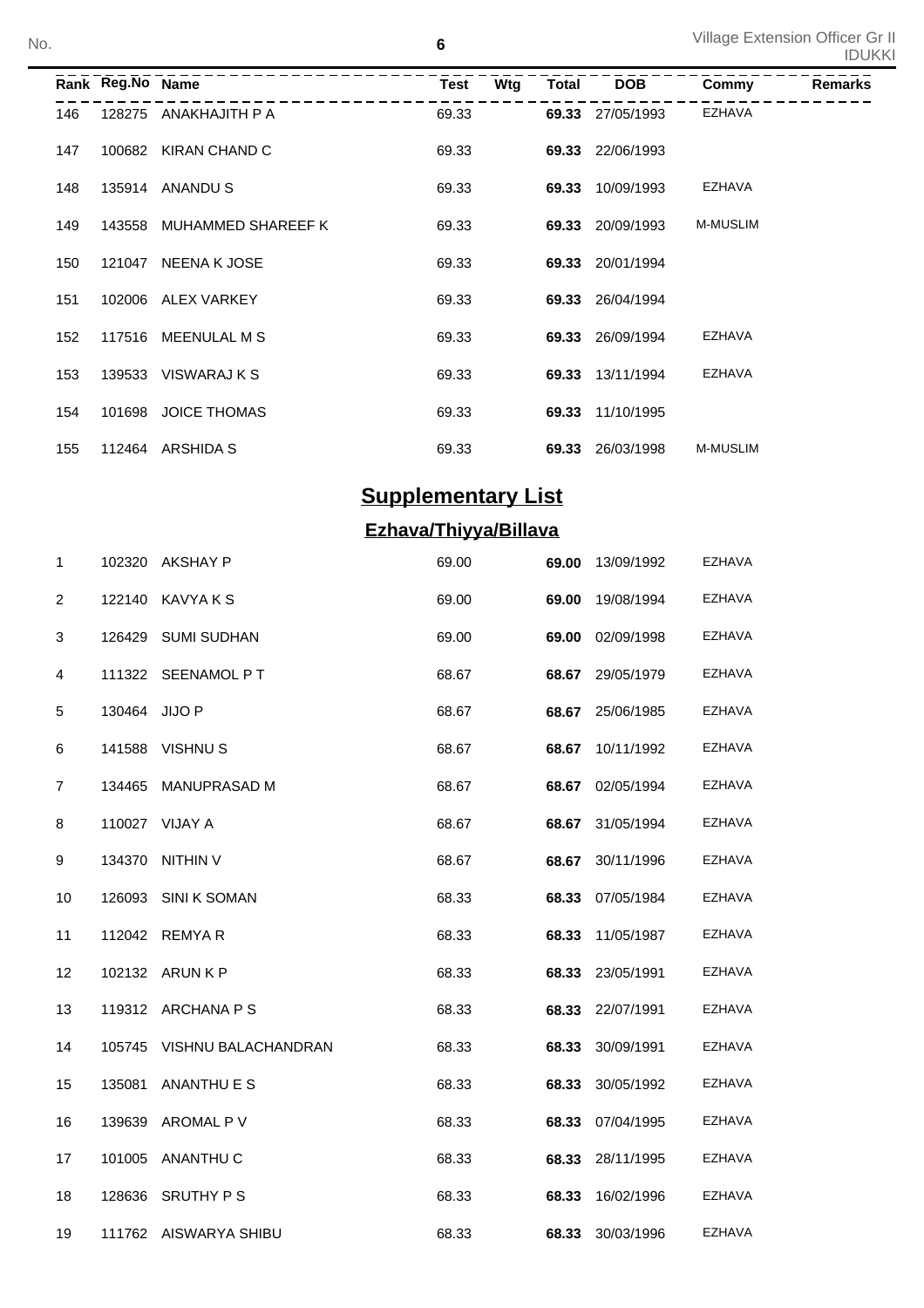|                |                  |                               |                        |              |                  |                                 | <b>IDUKKI</b>  |
|----------------|------------------|-------------------------------|------------------------|--------------|------------------|---------------------------------|----------------|
|                | Rank Reg.No Name | -----------------             | Wtg<br><b>Test</b>     | <b>Total</b> | <b>DOB</b>       | Commy                           | <b>Remarks</b> |
| 20             |                  | 115894 MALAVIKA UNNI L S      | 68.33                  |              | 68.33 23/04/1996 | <b>EZHAVA</b>                   |                |
| 21             |                  | 101725 ANEESH V               | 68.33                  | 68.33        | 17/05/1997       | <b>EZHAVA</b>                   |                |
| 22             |                  | 107872 RAHUL K R              | 68.00                  | 68.00        | 23/12/1993       | <b>EZHAVA</b>                   |                |
| 23             | 126238           | THUSHARA SHAJI                | 68.00                  | 68.00        | 28/03/1995       | <b>EZHAVA</b>                   |                |
| 24             |                  | 118510 ATHIRA PRAKASH         | 68.00                  | 68.00        | 08/08/1996       | <b>EZHAVA</b>                   |                |
| 25             |                  | 108165 SOORAJ S               | 67.67                  | 67.67        | 03/09/1993       | <b>EZHAVA</b>                   |                |
| 26             |                  | 127924 ATHIRA K VIJAYAN       | 67.67                  | 67.67        | 04/11/1994       | <b>EZHAVA</b>                   |                |
| 27             | 133541           | SHYAMPRAKASH M P              | 67.67                  | 67.67        | 19/11/1994       | <b>EZHAVA</b>                   |                |
| 28             |                  | 128407 ATHIRA BALACHANDRAN    | 67.33                  | 67.33        | 08/03/1988       | <b>EZHAVA</b>                   |                |
| 29             |                  | 120424 ARYA VIJAYAN           | 67.33                  | 67.33        | 26/05/1989       | <b>EZHAVA</b>                   |                |
| 30             |                  | 137655 AJEESH R               | 67.33                  |              | 67.33 25/10/1990 | <b>EZHAVA</b>                   |                |
| 31             |                  | 100742 SIDHARTH TS            | 67.00                  |              | 67.00 25/04/1989 | <b>EZHAVA</b>                   |                |
|                |                  |                               | <b>Scheduled Caste</b> |              |                  |                                 |                |
| 1              |                  | 140897 ARUN DEV R             | 68.00                  | 68.00        | 30/11/1984       | <b>SC-VANNAN</b>                |                |
| $\overline{2}$ |                  | 125380 SREEKUTTY BALAKRISHNAN | 66.67                  | 66.67        | 15/05/1992       | SC-VELAN                        |                |
| 3              |                  | 143408 ARAVIND J ANANDAN      | 65.67                  | 65.67        | 04/02/1991       | SC-PULAYA                       |                |
| 4              |                  | 104123 AJITHKUMAR M S         | 65.33                  |              | 65.33 27/07/1988 | <b>SC-CHERAMAR</b>              |                |
| 5              |                  | 108677 HARIKRISHNAN R         | 65.33                  |              | 65.33 26/01/1995 | SC-PULAYA                       |                |
| 6              |                  | 127217 ANJALY C K             | 65.33                  |              | 65.33 23/02/1995 | SC-PULAYAN                      |                |
| 7              |                  | 113607 SHYAMALADEVIS          | 65.02                  |              |                  | 65.02 14/12/1991 SC-CHAKKILIYAN |                |
| 8              |                  | 114280 SREECHITHRA P S        | 65.00                  |              | 65.00 03/10/1989 | SC-PULAYA                       |                |
| 9              |                  | 101428 ARUN N                 | 64.00                  |              | 64.00 27/05/1985 | SC-PULAYAN                      |                |
| 10             |                  | 103664 SARATH TK              | 64.00                  |              | 64.00 11/05/1996 | SC-PULAYAN                      |                |
| 11             |                  | 121608 ATHIRA KUNJUMON        | 63.67                  |              | 63.67 28/05/1986 | <b>SC-CHERAMAR</b>              |                |
| 12             |                  | 136211 VINOD V N              | 63.67                  |              | 63.67 20/05/1989 | SC-PARAVAN                      |                |
| 13             |                  | 120504 KOHILA S               | 63.67                  |              | 63.67 03/07/1989 | SC-PALLAN                       |                |
| 14             |                  | 112456 ANITHA K               | 63.33                  |              | 63.33 12/05/1989 | <b>SC-CHERUMAN</b>              |                |
| 15             |                  | 135553 ARUNKUMAR K R          | 63.00                  |              | 63.00 23/05/1990 | SC-VELAN                        |                |
| 16             |                  | 105078 MANIKANDAN K           | 62.67                  |              | 62.67 10/05/1997 | SC-KANAKKAN                     |                |
| 17             |                  | 110702 JIJITHA B              | 62.33                  |              |                  | 62.33 10/05/1992 SC-CHAKKILIYAN |                |
| 18             |                  | 136511 MAHESH V M             | 62.33                  |              |                  | 62.33 28/08/1996 SC-CHERAMAR    |                |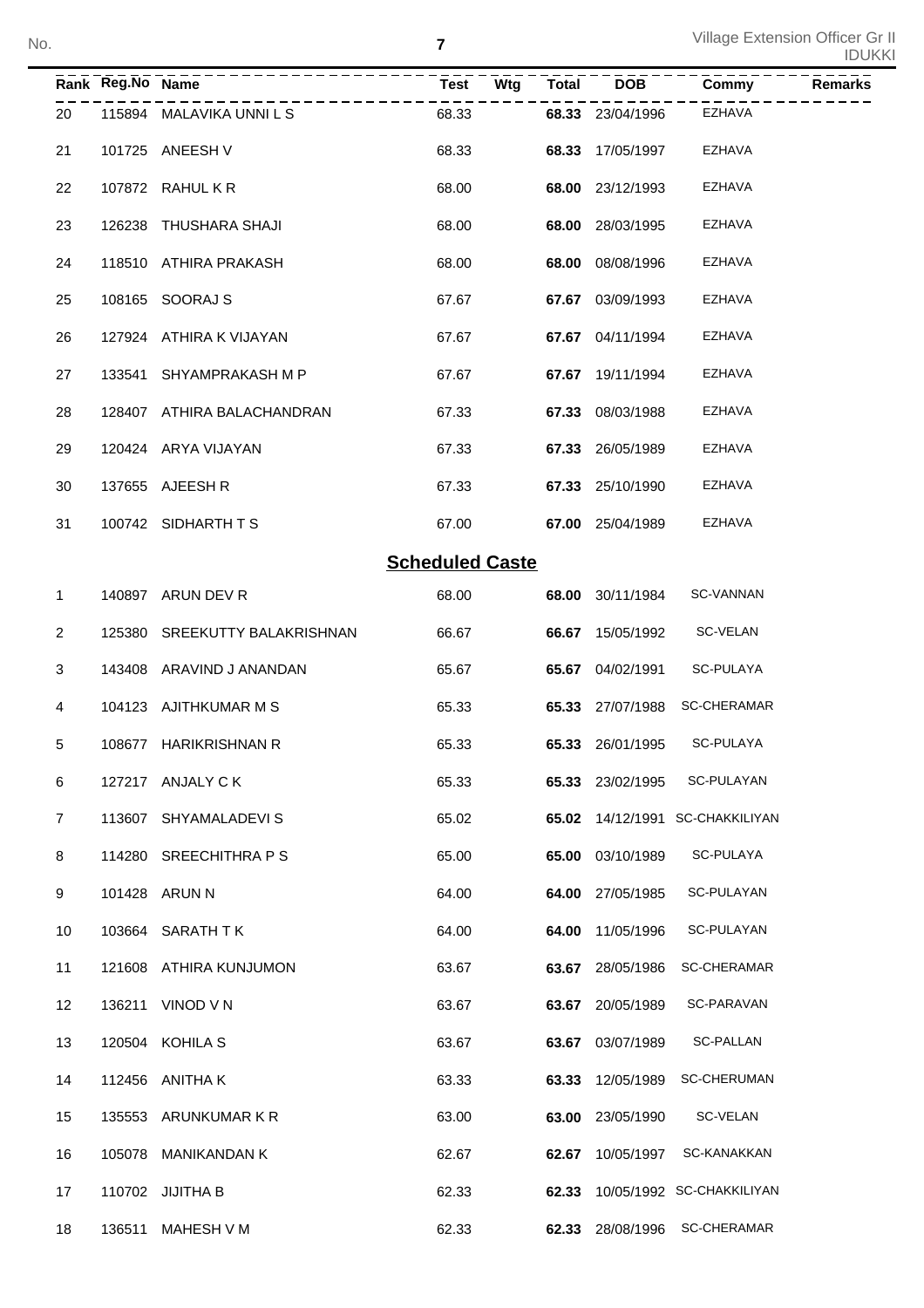No.

|                | Rank Reg.No Name |                               | <b>Test</b><br>Wtg     | Total | $\overline{DOB}$ | Commy                            | <b>Remarks</b> |
|----------------|------------------|-------------------------------|------------------------|-------|------------------|----------------------------------|----------------|
| 19             |                  | 112211 SARONA RAJU            | 61.67                  |       | 61.67 11/04/1995 | <b>SC-VELAN</b>                  |                |
| 20             |                  | 122994 ATHIRAMOL JAYACHANDRAN | 61.67                  |       |                  | 61.67 16/03/1997 SC-CHERAMAR     |                |
|                |                  |                               | <b>Scheduled Tribe</b> |       |                  |                                  |                |
| $\mathbf 1$    |                  | 138452 ARJUN SHAJU            | 65.00                  |       |                  | 65.00 31/01/1998 ST-MALA ARAYAN  |                |
| 2              | 107768           | MAHESH MOHAN                  | 57.67                  | 57.67 | 18/01/1997       | ST-ULLADAN                       |                |
| 3              |                  | 108744 ANOOP M V              | 55.00                  | 55.00 |                  | 26/01/1994 ST-MALA ARAYAN        |                |
| 4              | 143799           | BIJITH K V                    | 55.00                  | 55.00 | 12/01/1996       | <b>ST-KURUMANS</b>               |                |
| 5              |                  | 123968 ANU K T                | 54.00                  | 54.00 | 16/03/1995       | ST-ULLADAN                       |                |
| 6              | 117856           | AMRUTHA SHEEBA                | 54.00                  | 54.00 | 13/03/1998       | ST-ULLADAN                       |                |
| $\overline{7}$ |                  | 124724 LAYAMOL S              | 52.00                  | 52.00 |                  | 09/12/1993 ST-MALA ARAYAN        |                |
| 8              | 127835           | HARITHA RAMACHANDRAN          | 51.67                  |       | 51.67 08/04/1995 | ST-ULLADAN                       |                |
| 9              |                  | 133442 MAHESH B               | 50.67                  | 50.67 |                  | 14/06/1993 ST-MALA ARAYAN        |                |
| 10             | 113768           | SEBA MARY SAM                 | 49.33                  | 49.33 |                  | 06/12/1995 ST-MALAI ARAYAN       |                |
| 11             | 126611           | JYOTHY SAJEEV                 | 47.33                  | 47.33 | 14/06/1997       | ST-ULLADAN                       |                |
| 12             | 133823           | <b>VISHNU PRASAD</b>          | 46.67                  | 46.67 |                  | 11/01/1993 ST-MALA ARAYAN        |                |
| 13             |                  | 110490 SREETHUMOL K S         | 46.67                  |       |                  | 46.67 02/12/1993 ST-MALA ARAYAN  |                |
| 14             |                  | 127902 RAJESWARY R            | 46.33                  |       |                  | 46.33 21/02/1992 ST-HILL PULAYA  |                |
| 15             |                  | 137814 NITHIN MOHAN           | 46.33                  |       | 46.33 31/07/1992 | ST-ULLADAN                       |                |
| 16             |                  | 102984 RONIMON JOHNSON        | 46.33                  |       |                  | 46.33 14/12/1994 ST-MALAI ARAYAN |                |
| 17             |                  | 114834 HIMA G                 | 45.67                  | 45.67 |                  | 30/11/1989 ST-MALA ARAYAN        |                |
| 18             |                  | 125033 SOUMYA GOVINDAN        | 45.67                  |       | 45.67 27/07/1994 | ST-URALY                         |                |
| 19             |                  | 116170 MEENU YASODHARAN       | 45.67                  | 45.67 | 30/01/1995       | ST-URALY                         |                |
|                |                  |                               | <b>Muslim</b>          |       |                  |                                  |                |
| $\mathbf 1$    |                  | 126895 SHAHIDHA M MEERAN      | 68.67                  |       | 68.67 04/02/1990 | M-MUSLIM                         |                |
| $\overline{2}$ |                  | 107617 AFSAL A AZEEZ          | 68.00                  | 68.00 | 30/01/1997       | M-MUSLIM                         |                |
| 3              |                  | 111132 JESNIN A KADER         | 67.67                  | 67.67 | 02/06/1983       | M-MAPPILA                        |                |
| 4              |                  | 108595 MOHAMED MUSTHAFA       | 67.67                  | 67.67 | 14/01/1994       | M-MUSLIM                         |                |
| 5              |                  | 112934 SULU MAJEED            | 67.67                  | 67.67 | 07/03/1994       | M-MUSLIM                         |                |
| 6              |                  | 125052 SUMINA S               | 67.00                  | 67.00 | 25/05/1990       | M-MUSLIM                         |                |
| $\overline{7}$ |                  | 114756 MUHASINA U             | 67.00                  | 67.00 | 11/05/1998       | M-MUSLIM                         |                |
| 8              |                  | 126045 SHEREENA P NOUSHAD     | 66.67                  |       | 66.67 25/05/1986 | M-MUSLIM                         |                |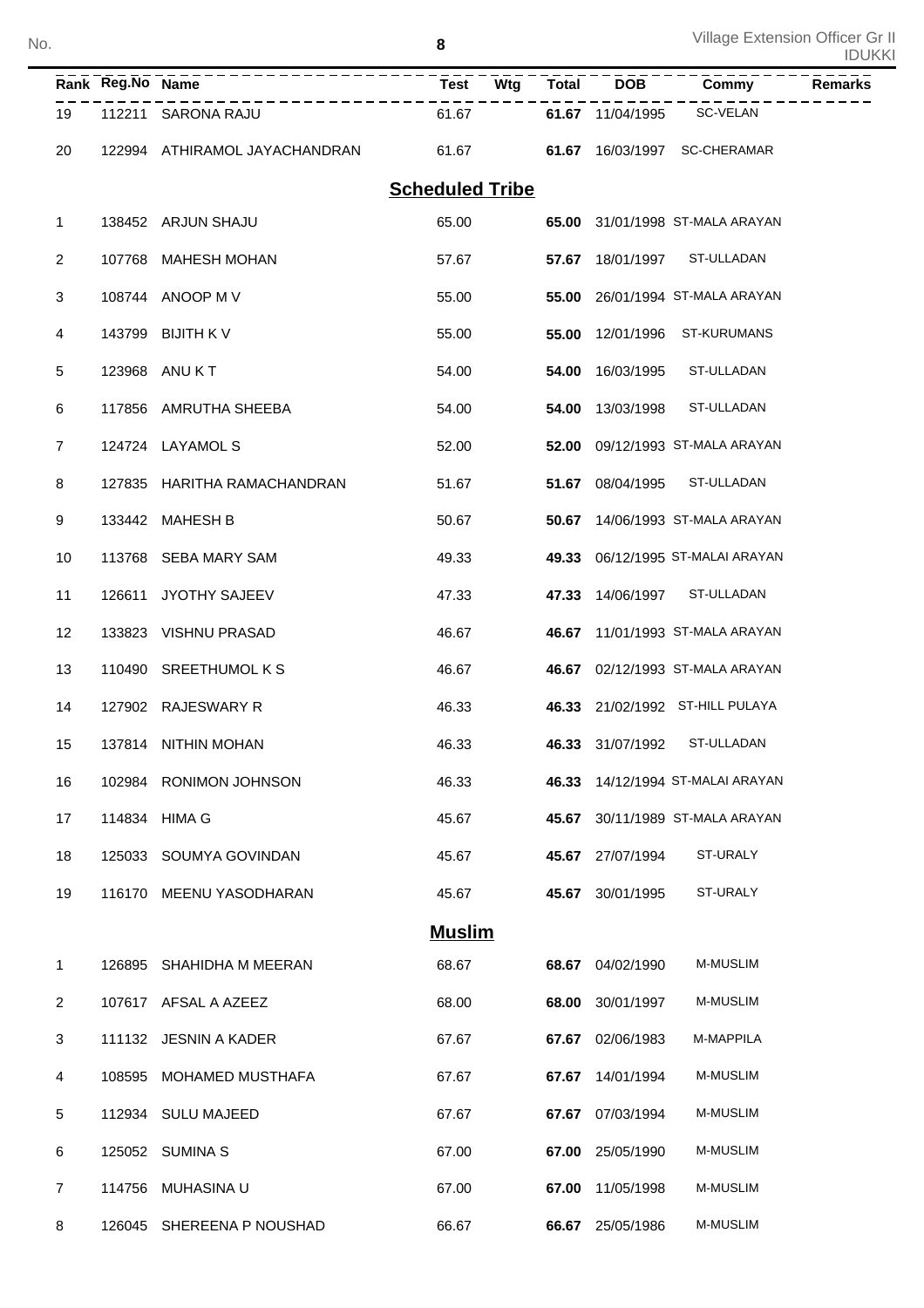|                | Rank Reg.No Name | ----------------         | $\bar{T} \bar{est}$ <sup>----</sup><br>$\overline{\mathsf{W}}$ tg | Total | $\overline{DOB}$        | Commy           | <b>Remarks</b> |
|----------------|------------------|--------------------------|-------------------------------------------------------------------|-------|-------------------------|-----------------|----------------|
| 9              |                  | 133047 RANEEB M V        | 66.67                                                             |       | 66.67 11/04/1996        | M-MAPPILA       |                |
| 10             |                  | 135713 MUHAMMED SHA P M  | 66.33                                                             |       | 66.33 24/03/1990        | M-MUSLIM        |                |
| 11             |                  | 128423 NASEEMA P S       | 66.00                                                             |       | 66.00 26/11/1983        | <b>M-MUSLIM</b> |                |
| 12             |                  | 126240 ASHNA SIDHIQ      | 66.00                                                             |       | 66.00 05/09/1991        | M-MUSLIM        |                |
| 13             |                  | 136031 SHABAS BASHEER    | 66.00                                                             |       | 66.00 18/05/1995        | M-MUSLIM        |                |
| 14             |                  | 128664 SAFIYATS          | 65.33                                                             |       | 65.33 23/06/1993        | M-MUSLIM        |                |
| 15             |                  | 136841 JASEEM J          | 65.33                                                             |       | 65.33 15/12/1994        | M-MUSLIM        |                |
| 16             |                  | 128621 SAJEENA M B       | 65.00                                                             |       | <b>65.00</b> 22/05/1986 | M-MUSLIM        |                |
| 17             |                  | 101909 ANAS C R          | 65.00                                                             |       | 65.00 09/04/1994        | <b>M-MUSLIM</b> |                |
| 18             |                  | 132772 MUBARISH M        | 65.00                                                             |       | 65.00 21/09/1997        | M-MAPPILA       |                |
| 19             |                  | 122908 ANISHAKS          | 64.33                                                             |       | 64.33 13/03/1987        | M-MUSLIM        |                |
| 20             |                  | 121169 SHEMEENA SULAIMAN | 64.33                                                             |       | 64.33 22/03/1990        | M-MUSLIM        |                |
| 21             |                  | 130638 ANSHAD P          | 64.33                                                             |       | 64.33 19/04/1993        | M-MUSLIM        |                |
| 22             |                  | 118263 SURUMI ISMAIL     | 64.33                                                             |       | 64.33 02/06/1994        | M-MUSLIM        |                |
| 23             |                  | 111339 AMINABEEVI P M    | 64.00                                                             | 64.00 | 10/05/1987              | M-MUSLIM        |                |
| 24             |                  | 103555 ASHIF BASHEER     | 64.00                                                             | 64.00 | 18/06/1996              | M-MUSLIM        |                |
| 25             |                  | 139699 ABDUL BASITH N    | 64.00                                                             |       | 64.00 02/06/1997        | <b>M-MUSLIM</b> |                |
| 26             |                  | 122537 SUHARA K M        | 63.67                                                             |       | 63.67 30/05/1982        | <b>M-MUSLIM</b> |                |
| 27             |                  | 117022 ANSA C M          | 63.67                                                             |       | 63.67 31/05/1987        | M-MUSLIM        |                |
| 28             |                  | 140570 SUHAIL M S        | 63.67                                                             |       | 63.67 26/09/1993        | M-MUSLIM        |                |
| 29             |                  | 117391 JESNA JABBAR      | 63.67                                                             |       | 63.67 30/12/1997        | <b>M-MUSLIM</b> |                |
|                |                  |                          | <b>Latin Catholics/A.I</b>                                        |       |                         |                 |                |
| $\mathbf{1}$   |                  | 135217 SHERIN VARGHESE   | 66.67                                                             |       | 66.67 04/03/1993        | LC              |                |
| $\overline{2}$ |                  | 103282 VINIL KUMAR V M   | 66.33                                                             |       | 66.33 13/05/1994        | LC              |                |
| 3              |                  | 140531 SIJO W            | 65.00                                                             |       | 65.00 25/07/1994        | LC              |                |
| 4              |                  | 141717 DELFIN D          | 63.67                                                             |       | 63.67 10/08/1989        | LC              |                |
| 5              |                  | 130180 RAJI LOUIS        | 63.33                                                             |       | 63.33 31/05/1983        | LC              |                |
| 6              |                  | 124723 MERIN ANTONY      | 63.00                                                             |       | 63.00 10/10/1988        | LC              |                |
| $\overline{7}$ |                  | 124066 SHYLA A           | 63.00                                                             |       | 63.00 11/08/1994        | LC              |                |
| 8              |                  | 104998 AMAL VARGHESE     | 63.00                                                             |       | 63.00 09/06/1997        | LC              |                |
| 9              |                  | 107163 VIJOY PATHROSE    | 62.67                                                             |       | 62.67 04/06/1996        | LC              |                |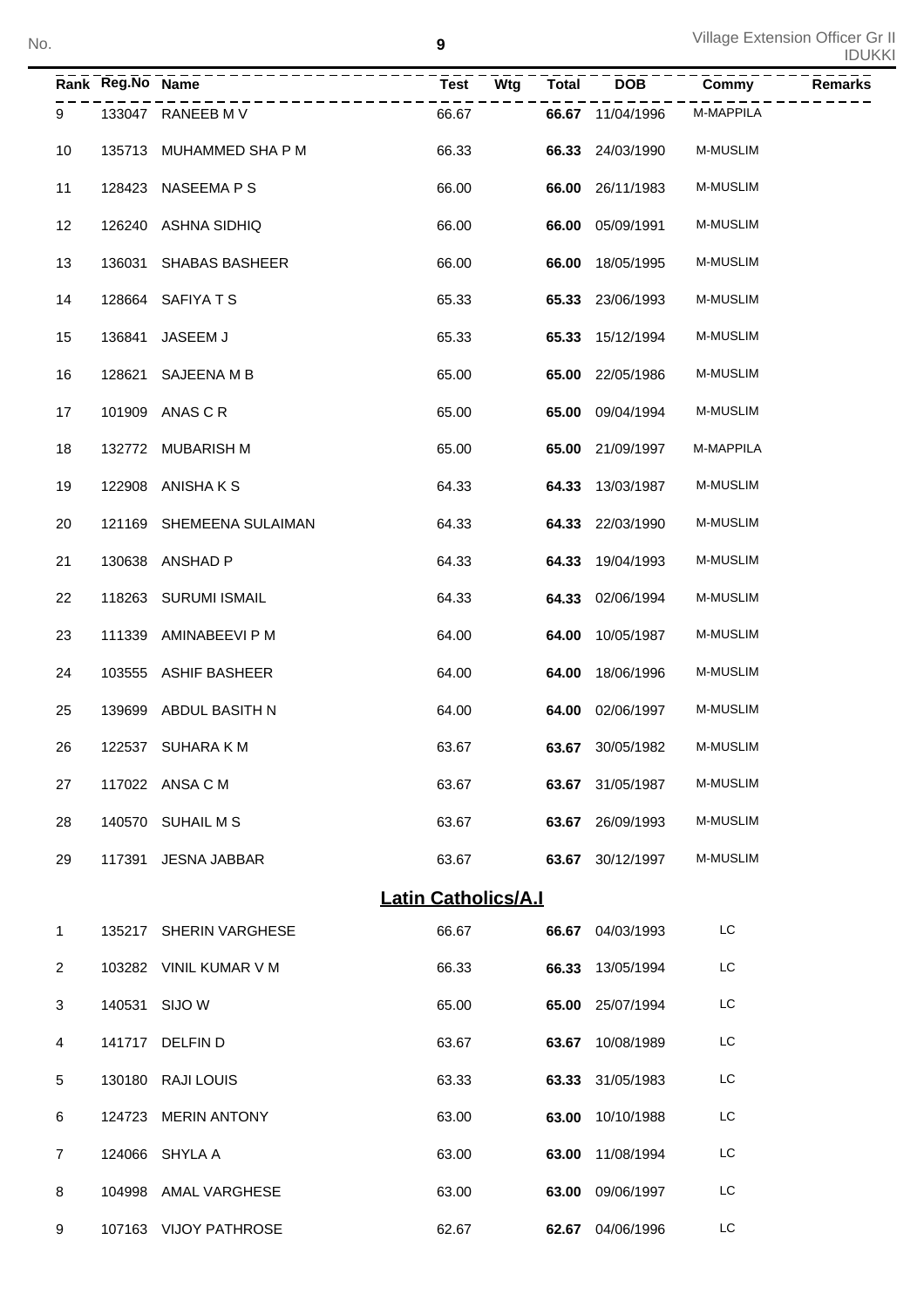|                | Rank Reg.No Name |                                                 | <b>Test</b>       | Wtg | <b>Total</b> | <b>DOB</b>       | Commy                                            | <b>Remarks</b> |
|----------------|------------------|-------------------------------------------------|-------------------|-----|--------------|------------------|--------------------------------------------------|----------------|
| 10             |                  | 111630 ANCY S MOHAN                             | 61.67             |     |              | 61.67 15/01/1993 | LC                                               |                |
|                |                  |                                                 | <b>OBC</b>        |     |              |                  |                                                  |                |
| $\mathbf{1}$   |                  | 103793 VIVEK R                                  | 69.00             |     | 69.00        |                  | 22/06/1994 OBC-KUDUMBIS                          |                |
| $\sqrt{2}$     | 106371           | <b>NITHIN P M</b>                               | 68.67             |     | 68.67        | 03/12/1989       | OBC-<br>VEERASAIVAS[VEE<br>RASAIVA]              |                |
| 3              |                  | 109984 ROHITH V R                               | 68.67             |     | 68.67        | 16/09/1992       | OBC-<br><b>EZHUTHACHAN</b>                       |                |
| 4              |                  | 102157 AKHIL RAJ                                | 68.67             |     | 68.67        |                  | 11/01/1994 OBC-VILAKKITHALA<br><b>NAIR</b>       |                |
| 5              | 137923           | SARATH K CHANDRAN                               | 68.33             |     | 68.33        | 15/05/1994       | OBC-<br>KANIYAN[GANAKA]<br><b>KANISAN</b>        |                |
| 6              |                  | 128625 SUJALEKSHMY B S                          | 67.67             |     |              |                  | 67.67 16/05/1986 OBC-VILAKKITHALA<br><b>NAIR</b> |                |
| $\overline{7}$ |                  | 121355 KEERTHITR                                | 67.67             |     |              |                  | 67.67 08/04/1989 OBC-KUDUMBIS                    |                |
|                |                  |                                                 | <b>Viswakarma</b> |     |              |                  |                                                  |                |
| 1              |                  | 138715 VAISAKH PU                               | 69.00             |     | 69.00        |                  | 01/09/1995 V-VISWAKARMA                          |                |
| $\overline{c}$ |                  | 118674 ASWATHI RAJAN                            | 69.00             |     | 69.00        |                  | 11/03/1997 V-VISWAKARMA                          |                |
| 3              | 113295           | ATHIRA RAJAN                                    | 68.67             |     | 68.67        |                  | 06/09/1997 V-VISWAKARMA                          |                |
| 4              | 135881           | <b>SUJITH S</b>                                 | 68.33             |     | 68.33        |                  | 30/05/1994 V-VISWAKARMA                          |                |
| 5              | 142581           | ABHIJITH RAJ R S                                | 67.33             |     | 67.33        |                  | 05/10/1994 V-VISWAKARMA                          |                |
| 6              | 116704           | DHANYAMOL K R                                   | 67.00             |     | 67.00        | 16/05/1981       | V-KOLLAN                                         |                |
| $\overline{7}$ |                  | 142522 VIVEK R S                                | 67.00             |     |              | 67.00 28/10/1995 | V-ASARI                                          |                |
|                |                  |                                                 | <b>SIUC Nadar</b> |     |              |                  |                                                  |                |
| 1              |                  | 102942 VIJEESH B G                              | 64.67             |     | 64.67        | 10/10/1995       | <b>SIUC NADAR</b>                                |                |
| 2              | 103334           | <b>JOY J</b>                                    | 64.00             |     | 64.00        | 17/05/1991       | <b>SIUC NADAR</b>                                |                |
| 3              | 115717           | ANUJA RAJ N L                                   | 63.33             |     | 63.33        | 22/02/1994       | <b>SIUC NADAR</b>                                |                |
| 4              | 138408           | JERIN V S                                       | 62.67             |     | 62.67        | 22/02/1994       | <b>SIUC NADAR</b>                                |                |
| 5              | 126360           | <b>RAJIR</b>                                    | 61.33             |     |              | 61.33 28/05/1994 | <b>SIUC NADAR</b>                                |                |
|                |                  | <b>Scheduled Caste Converts to Christianity</b> |                   |     |              |                  |                                                  |                |
| 1              | 129298           | AMANDA SUNNY                                    | 68.67             |     |              |                  | 68.67 27/02/1996 SCCC-CHERAMAR                   |                |
| $\overline{2}$ | 121617           | <b>JOSELIN R</b>                                | 68.00             |     | 68.00        |                  | 12/09/1994 SCCC-PARAYAN                          |                |
| 3              | 138293           | RANJITHKUMAR J                                  | 62.33             |     | 62.33        |                  | 10/04/1994 SCCC-PARAYAN                          |                |
| 4              | 139029           | DANI P SWORNALAYA                               | 60.67             |     | 60.67        |                  | 24/05/1994 SCCC-SAMBAVAR                         |                |
| 5              |                  | 102881 ASHIL C                                  | 60.67             |     | 60.67        |                  | 10/06/1994 SCCC-CHERAMAR                         |                |
|                |                  |                                                 | <b>Dheevara</b>   |     |              |                  |                                                  |                |
| 1              |                  | 142509 ANANDKUMAR A P                           | 69.00             |     |              | 69.00 28/01/1996 | D-DHEEVARA                                       |                |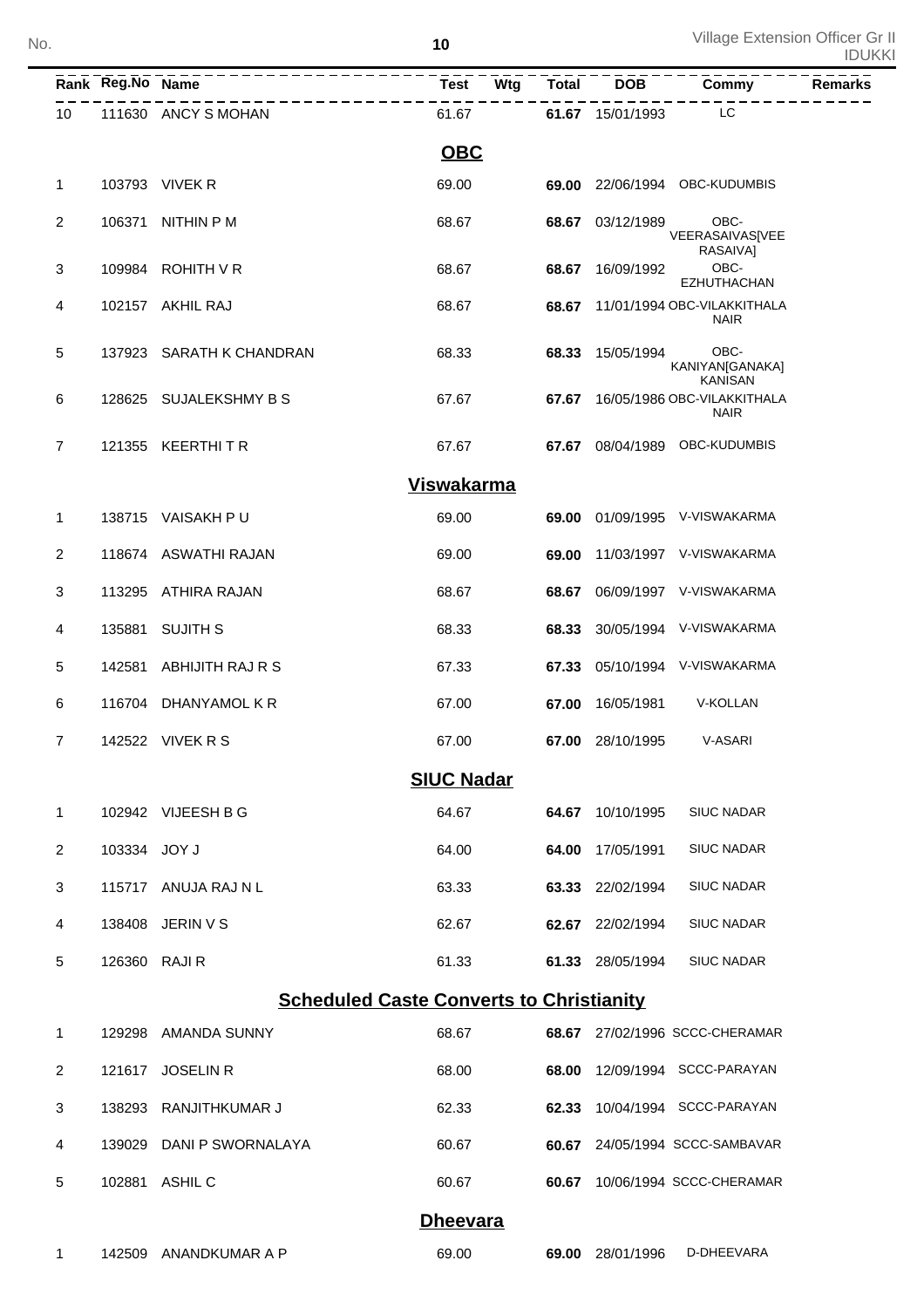|                | Rank Reg.No Name |                                                                | Wtg<br><b>Test</b>        | <b>Total</b> | <b>DOB</b>       | <b>Commy</b>       | <b>Remarks</b> |
|----------------|------------------|----------------------------------------------------------------|---------------------------|--------------|------------------|--------------------|----------------|
| 2              |                  | 123882 SARANYA K V                                             | 68.00                     |              | 68.00 19/02/1990 | D-MUKKUVAN         |                |
| 3              |                  | 113475 SALINI R                                                | 67.33                     | 67.33        | 14/01/1991       | D-ARAYAN           |                |
| 4              |                  | 111392 SANDHYA S                                               | 67.00                     |              | 67.00 03/11/1986 | D-ARAYAN           |                |
| 5              |                  | 125318 ASWATHI P R                                             | 66.67                     |              | 66.67 20/05/1987 | D-DHEEVARA         |                |
|                |                  |                                                                | <b>Hindu Nadar</b>        |              |                  |                    |                |
| $\mathbf{1}$   |                  | 108171 VINILRAJ R V                                            | 69.00                     | 69.00        | 25/05/1990       | <b>HINDU NADAR</b> |                |
| 2              | 121223           | VIJI RAJU                                                      | 68.33                     | 68.33        | 10/11/1994       | <b>HINDU NADAR</b> |                |
| 3              |                  | 140196 PRAVEEN S S                                             | 67.67                     | 67.67        | 27/05/1992       | <b>HINDU NADAR</b> |                |
| 4              |                  | 130930 AKHIL A                                                 | 66.67                     |              | 66.67 27/08/1996 | <b>HINDU NADAR</b> |                |
|                |                  | <b>List of Differently Abled Candidates for 3% Reservation</b> |                           |              |                  |                    |                |
|                |                  |                                                                | <b>Low Vision</b>         |              |                  |                    |                |
| 1              |                  | 117743 JYOTHI RAJ                                              | 59.67                     |              | 59.67 19/07/1997 |                    | DA-LV          |
| 2              |                  | 124249 SONIYA JOSE                                             | 58.00                     | 58.00        | 15/02/1995       |                    | DA-LV          |
| 3              |                  | 117746 SHIBU B S                                               | 40.00                     |              | 40.00 30/05/1977 |                    | DA-LV          |
|                |                  |                                                                | <b>Hearing Impairment</b> |              |                  |                    |                |
| 1              |                  | 122650 ASWATHY PT                                              | 44.33                     |              | 44.33 20/07/1995 |                    | DA-HI          |
| 2              |                  | 117946 ANVARSADATH                                             | 42.67                     |              | 42.67 25/11/1990 |                    | DA-HI          |
| 3              |                  | 124043 NISHA THOMAS                                            | 41.67                     |              | 41.67 10/05/1980 |                    | DA-HI          |
| 4              |                  | 114644 SHIJO M A                                               | 41.00                     |              | 41.00 27/01/1986 |                    | DA-HI          |
| 5              |                  | 118145 AKHIL M K                                               | 41.00                     |              | 41.00 02/03/1987 |                    | DA-HI          |
|                |                  | <b>Locomotor Disability / Cerebral Palsy</b>                   |                           |              |                  |                    |                |
| $\mathbf{1}$   |                  | 111446 UNNIKRISHNAN SR                                         | 67.33                     |              | 67.33 12/03/1993 |                    | DA-LD/CP       |
| $\overline{2}$ |                  | 124842 REJEESH CT                                              | 61.33                     |              | 61.33 08/08/1982 |                    | DA-LD/CP       |
| 3              |                  | 114859 JITHIN JANARDHANAN                                      | 57.67                     |              | 57.67 14/01/1991 |                    | DA-LD/CP       |
| 4              |                  | 122655 NISHA P MUSTAFA                                         | 57.33                     |              | 57.33 26/04/1982 |                    | DA-LD/CP       |
| 5              |                  | 111459 ARYA O A                                                | 56.67                     |              | 56.67 17/05/1992 |                    | DA-LD/CP       |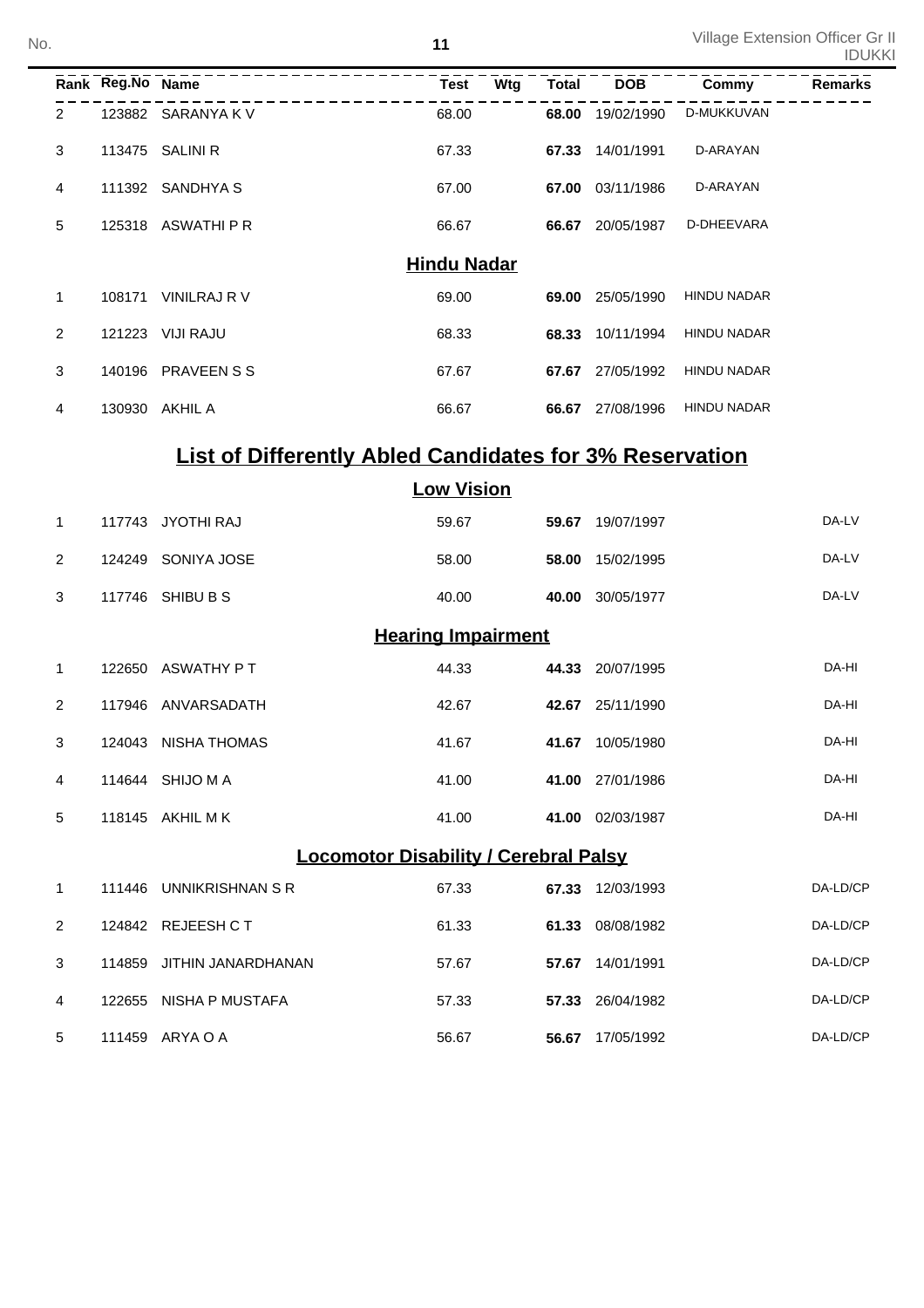**NOTE (1)** :- The Ranked List will remain in force till the publication of a new ranked list after the expiry of a minimum period of one year or till be expiry of three years whichever is earlier. Candidates from the Ranked List will be advised for appointment in accordance with the rules and orders regarding reservation and rotation as amended from time to time, if applicable, against vacancies reported to the Commission during the pendancy of the Ranked List. As the advice for appointment depends on the occurence of vacancies there is no gauarantee that all the candidates included in the Ranked List will secure appointment. The candidates remaining in the Ranked List at the time of cancellation will have no claim at all for appointment on the basis of the inclusion of their names in the Ranked List.

**NOTE (2)** :- According to the existing procedure, revaluation of Answer Script is not allowed. But Answer Scripts will be rechecked if the candidates apply for in the prescribed application form available free of cost from the Enquiry Sections of the various Offices of the Commission or its photocopy, or downloaded and printed in A 4 size paper from the Commission's website www.keralapsc.gov.in or Photocopied there from along with prescribed fee of Rs. 85/- (Rupees Eighty Five Only) under the Head of Account 0051 - PSC - 105 State PSC 99 - Examination Fee addressed to the District Officer, Kerala Public Service Commission, District Office,Idukki. Applications submitted in any other manner will not be considered. A period of 45 (Forty Five) days time to apply for rechecking of Answer Scripts will be allowed to candidates with effect from the Date on which the Ranked List uploaded in the commission's website. The candidates can avail only one chance after the Approval of Ranked List. Rechecking of invalidated answer scripts due to any defects will not be considered. Application for Rechecking received after the stipulated time will not be entertained and Fee once remitted will not be refunded. The last date for receipt of applications 31.08.2021.

**NOTE (3)** :- Candidates who wish to obtain a photocopy of their OMR Answer Sheets (Part A & Part B) relating to this selection shall remit a Fee of Rs. 335/- (Rupees Three Hundred and Thirty Five only) in any of the Treasuries in the State (Head of Account : 0051 - PSC - 800 - State PSC -99-Other Receipts). The duly filled in application in the prescribed form available from the Commission's website www.keralapsc.gov.in along with the original chalan should be submitted to the District Officer, Kerala Public Service Commission, District Office, Idukki within 45 (Forty Five) days from the date on which the Ranked List uploaded in the Commission's website.The last date for receipt of applications 31.08.2021. A copy of an answer sheet will be issued only once to a candidate.Copies of OMR answer sheets invalidated due to any defect will not be issued. Candidates are prohibited from applying for copy of an answer sheet which is not their own, and legal proceedings will be initiated against those who do so. Applications received after the last date will not be entertained.

**NOTE (4)** :- The entries put in column (8) are based on the Communities specified by the candidate in their Application forms and proved by them with necessary documents. The candidate whose Communities have not been correctly noted in the Ranked List as proved by them in their Application should intimate the fact to the District Officer, Kerala Public Service Commission, District Office,Idukk within one month from the Date of publication of the Ranked List to get the benefit of Reservation to which they are entitled to. In the absence of timely information regarding discrepancies if any, the candidate will be advised as incorporated in the Ranked List.

**NOTE (5)** :- Any candidate can relinquish his/her right for appointment in writing duly attested by a Gazetted Officer of State/ Central Government with Signature, Name, Designation and Office Seal along with a notarized affidavit and a self attested copy of an ID proof bearing photograph as enlisted in the general conditions. The request for relinquishment received within 15 days from the date of publication of Ranked List in the official website of the Commission will be honoured against the requisitions of vacancies that are pending with the Commission up to the finalization of the Ranked List. After the publication of the Ranked List, the request for relinquishment will be considered only if such request is received on or before the date of receipt of requisition, based on which he/she is to be advised.

**NOTE (6)** :- The A part and B part of OMR scripts will be destroyed after completing 6 months period from the date of finalisation of Ranked list, i.e. on 08/01/2022.

E - Ezhava/Thiyya/Billava, SC - Scheduled Caste, ST - Scheduled Tribe, M - Muslim/Mappila, LC/AI - Latin Catholics/Anglo Indian, OBC - Other Backward Class, V - Viswakarma, SIUC N - SIUC Nadar, SCCC - Scheduled Caste Converts to Christianity, D - Dheevara, H Nadar - Hindu Nadar.